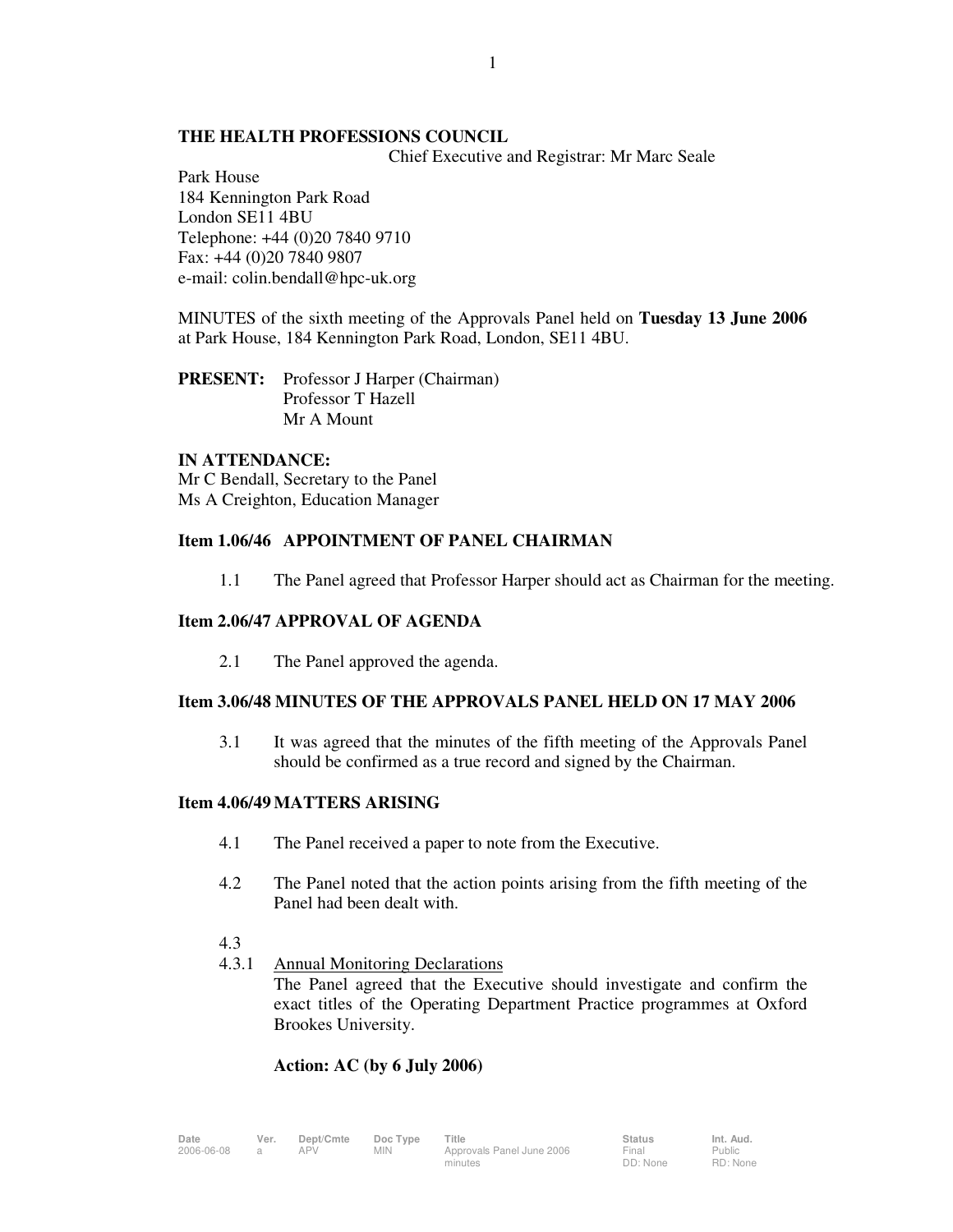#### **Item 5.06/50 VISITORS' REPORTS**

- 5.1 The Panel received a paper for discussion/approval from the Executive.
- 5.3 The Panel agreed to accept the Visitors' Reports for the following programmes, including the conditions recommended by the HPC Visitors:-

| <b>Education Provider</b>                              | <b>Programme Name</b>                                                            | <b>Delivery</b><br>mode |
|--------------------------------------------------------|----------------------------------------------------------------------------------|-------------------------|
| University of Coventry                                 | Diploma of Higher<br><b>Education in Operating</b><br><b>Department Practice</b> | Full-time               |
| University of Huddersfield                             | <b>Supplementary Prescribing</b><br>for Allied Health<br>Professionals           | Part-time               |
| University of Northampton                              | Diploma of Higher<br><b>Education in Paramedic</b><br>Science                    | Full-time               |
| University of Plymouth                                 | <b>Supplementary Prescribing</b>                                                 | Part-time               |
| <b>Queen Margaret University</b><br>College, Edinburgh | Post Graduate Diploma<br>Radiotherapy & Oncology                                 | Full-time               |
| <b>Queen Margaret University</b><br>College, Edinburgh | MSc in Radiotherapy $\&$<br>Oncology                                             | Full-time               |
| Sheffield Hallam University                            | <b>Supplementary Prescribing</b>                                                 | Part-time               |

# **Item 6.06/51 PROGRAMME APPROVAL**

- 6.1 The Panel received a paper for discussion/approval from the Executive.
- 6.2 The Panel agreed that the following programmes should be approved, as the Visitors were satisfied that the conditions had been met and the programmes therefore met the Standards of Education and Training:-

| <b>Education Provider</b>     | <b>Programme Name</b>       | <b>Delivery</b><br>mode |
|-------------------------------|-----------------------------|-------------------------|
| <b>Bournemouth University</b> | Non Medical                 | Part-time               |
|                               | Supplementary               |                         |
|                               | Prescribing for Allied      |                         |
|                               | <b>Health Professionals</b> |                         |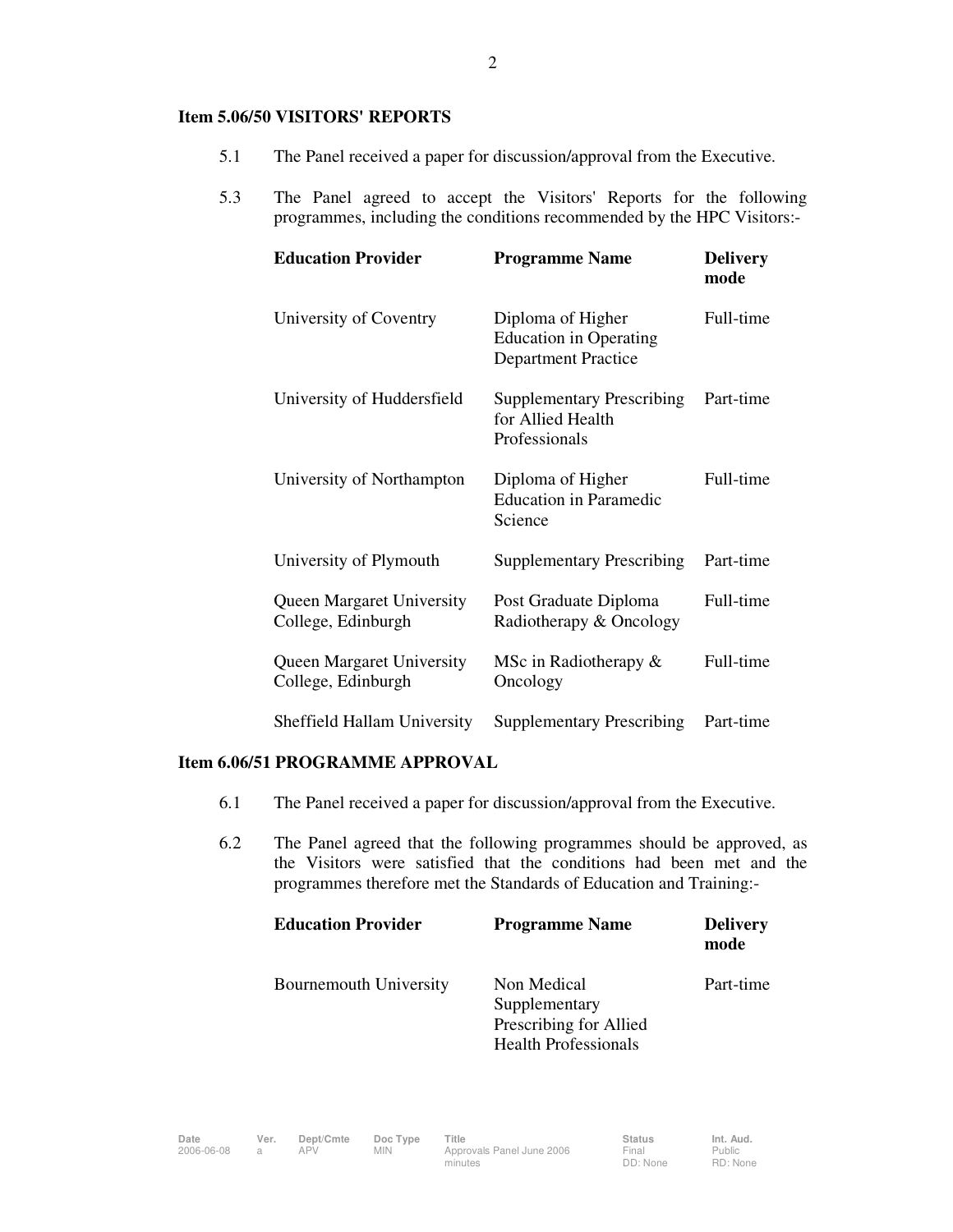| University of Huddersfield | <b>Supplementary Prescribing</b><br>for Allied Health<br>Professionals | Part-time |
|----------------------------|------------------------------------------------------------------------|-----------|
| University of Plymouth     | Supplementary Prescribing Part-time                                    |           |

### **Item 7.06/52 VISITORS' REPORTS AND PROGRAMME APPROVAL**

**Action: AC (by 6 July 2006)** 

- 7.1 The Panel received a paper for discussion/approval from the Executive.
- 7.2 The Panel agreed that the following programmes should be approved, as the education providers had made no observations on the Visitors' report and there were no conditions to be met:-

| <b>Education Provider</b>            | <b>Programme Name</b>                             | <b>Delivery mode</b> |
|--------------------------------------|---------------------------------------------------|----------------------|
| King's College London                | BSc (Hons)<br>Physiotherapy                       | Full-time            |
| King's College London                | MSc Physiotherapy                                 | Full-time            |
| University of Newcastle<br>upon Tyne | BSc (Hons) Speech and<br><b>Language Sciences</b> | Full-time            |
| University of Newcastle<br>upon Tyne | <b>MSc Language Pathology</b>                     | Full-time            |

# **Action: AC (by 6 July 2006)**

# **Item 8.06/53 PROGRAMME APPROVAL - LOCAL ANALGESIA WITH NAIL SURGERY FOR PODIATRISTS, GLASGOW CALEDONIAN UNIVERSITY**

- 8.1 The Panel received a paper for discussion/approval from the Executive.
- 8.2 The Panel noted that, at the Approvals Panel on 2 February, the Local Analgesia with Nail Surgery for Podiatrist programme at Glasgow Caledonian University was approved. The Panel noted that an administrative error had been made which led to a full-time version of the programme being approved, when in fact only a part-time version existed. The Panel noted that the Visitors' Report and their recommendation remained unaffected.
- 8.3 The Panel agreed that the following programme should be approved, as the Visitors were satisfied that the conditions had been met and the programme therefore met the Standards of Education and Training:-

| Date       | Ver. | Dept/Cmte | Doc Type   | Title                     | <b>Status</b> | Int. Aud. |
|------------|------|-----------|------------|---------------------------|---------------|-----------|
| 2006-06-08 |      | APV       | <b>MIN</b> | Approvals Panel June 2006 | Final         | Public    |
|            |      |           |            | minutes                   | DD: None      | RD: None  |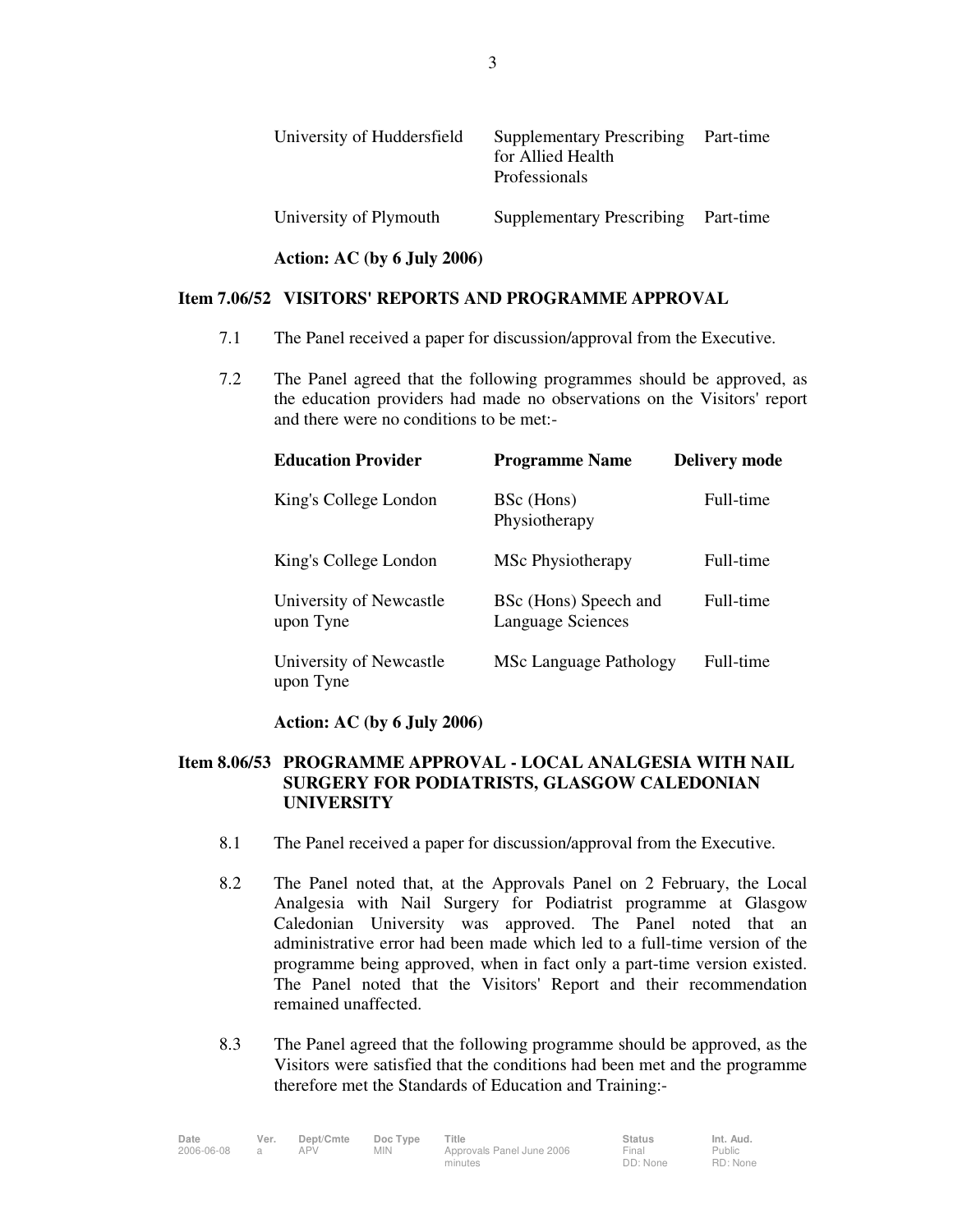| <b>Education Provider</b>        | <b>Programme Name</b>                                | <b>Delivery</b><br>mode |
|----------------------------------|------------------------------------------------------|-------------------------|
| Glasgow Caledonian<br>University | Local Analgesia with<br>Nail Surgery for Podiatrists | Part-time               |

 **Action: AC (by 6 July 2006)** 

# **Item 9.06/54 PROGRAMME APPROVAL - MSc DIETETICS, QUEEN MARGARET UNIVERSITY COLLEGE**

- 9.1 The Panel received a paper for discussion/approval from the Executive.
- 9.2 The Panel noted that the Panel on 17 May had approved the Postgraduate Diploma in Dietetics programme at Queen Margaret University College, Edinburgh. The Panel noted that the Visitors' Report and recommendation had covered two qualifications - the Postgraduate Diploma in Dietetics and the MSc in Dietetics. The Panel noted that an administrative error had been made which led to the covering paper only recommending approval of the Postgraduate Diploma. The Panel noted that the Visitors' Report and their recommendation remained unaffected.
- 9.3 The Panel agreed that the following programme should be approved, as the Visitors were satisfied that the conditions had been met and the programme therefore met the Standards of Education and Training:-

| <b>Education Provider</b>                              | <b>Programme Name</b> | <b>Delivery</b><br>mode |
|--------------------------------------------------------|-----------------------|-------------------------|
| <b>Queen Margaret University</b><br>College, Edinburgh | <b>MSc Dietetics</b>  | Full-time               |

# **Action: AC (by 6 July 2006)**

# **Item 10.06/55 ANY OTHER BUSINESS**

10.1 There was no other business.

# **Item 11.06/56 DATE AND TIME OF NEXT MEETING**

- 11.1 The next meeting would be held on Thursday 6 July 2006 (same day as Council).
- 11.2 Subsequent meetings would be held on:- Thursday 3 August 2006

Tuesday 5 September 2006 (same day as Approvals Committee)

Tuesday 10 October 2006

| ate       | Ver. |
|-----------|------|
| 006-06-08 | a    |